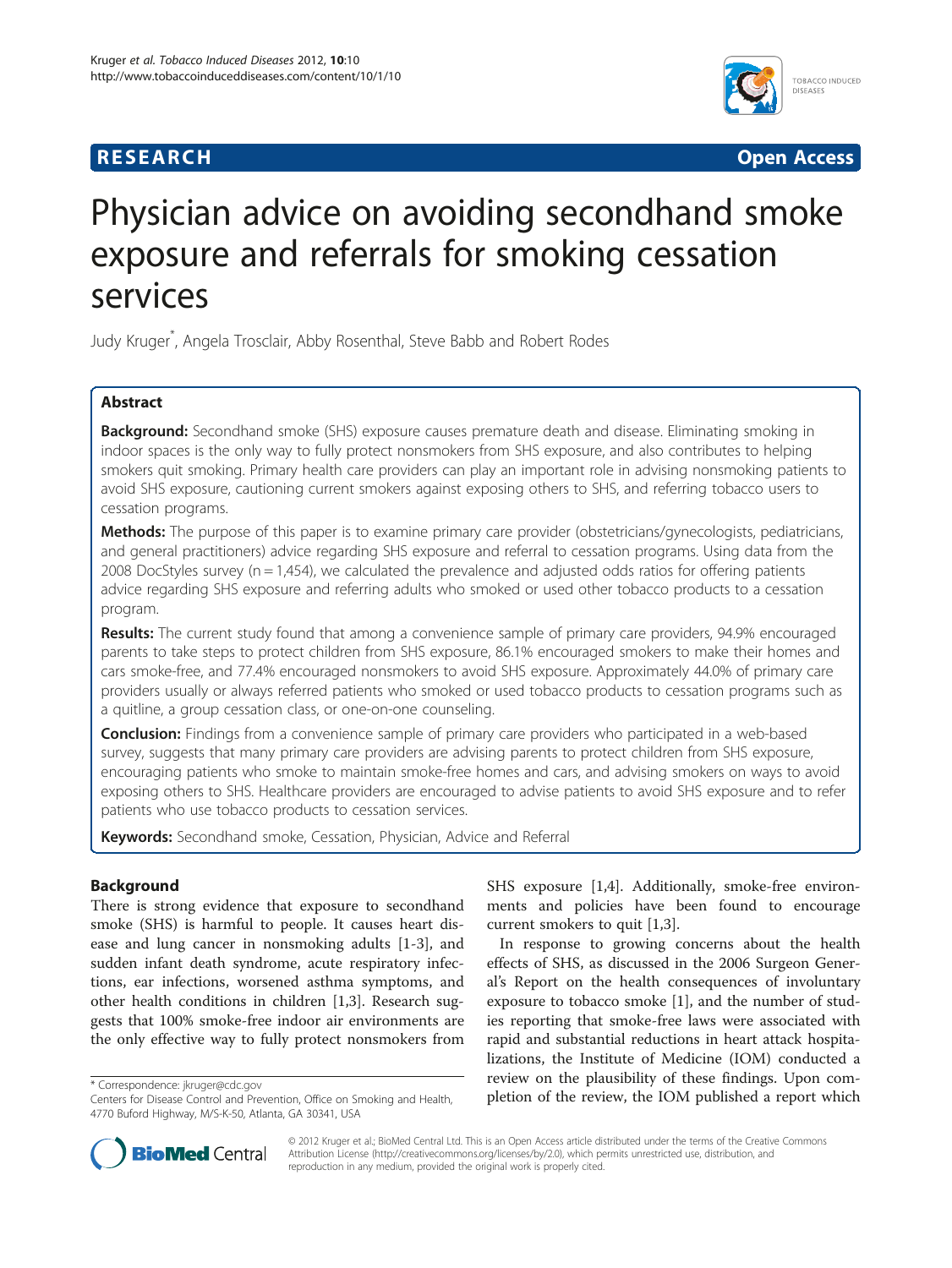concluded that even brief exposure to SHS could trigger a heart attack and that smoke-free laws reduce their occurrence [\[5](#page-9-0)]. These investigations helped to shed light on the need for more patient counseling about SHS exposure and the deleterious health effects of passive smoking.

Clearly, treating tobacco use and dependence should be a high priority for physicians as well as for all those who organize, provide, and pay for healthcare [[6\]](#page-9-0). Prior studies have used currently available healthcare criteria that included patient advice to quit and a discussion of smoking cessation medications and cessation strategies during the office visit. In the Medicaid population, the proportion of smokers who received advice to quit from a physician increased from 65.6% in 2005 to 69.3% in 2008 [\[7](#page-9-0)]. State Medicaid cessation coverage is gradually expanding, with 47 states offering coverage for tobaccodependence treatment as of 2009 [[8\]](#page-9-0).

Offering help to quit tobacco use is 1 of 6 evidencebased tobacco-control strategies included in the World Health Organization's MPOWER package [[2\]](#page-9-0). Specifically, healthcare providers are urged to incorporate cessation advice into primary care settings and practice [[2\]](#page-9-0). In the US Public Health Service guideline Treating Tobacco Use and Dependence: 2008 Update, Fiore and colleagues concluded that, in order for primary care providers to intervene with tobacco users, there needs to be ample institutional support by clinicians, administrators, insurers, and purchasers [\[9](#page-9-0)]. The Task Force on Community Preventive Services [\[10\]](#page-9-0) has published updated guidelines on tobacco prevention to assist healthcare providers in incorporating counseling on cessation and reduction of exposure to SHS into standard care. Despite the existence of national guidelines [[9-11\]](#page-9-0), limited information is available on the extent to which healthcare providers are promoting such services.

Advice from healthcare providers to their patients to avoid SHS exposure and to quit smoking can broaden population-based support for smoke-free environments and reduce smoking rates. This study examines physician advice regarding avoidance of SHS exposure and referral to a smoking cessation program.

## Methods

#### Study design

We selected our study population from respondents to the 2008 DocStyles survey, which was conducted by Porter Novelli, a social marketing and public relations firm. DocStyles is an annual web survey that provides insight into physicians' attitudes, behaviors, knowledge, and counseling behaviors on health issues, and assesses their use and trust of available health information sources. The sampling was conducted by Epocrates, Inc. using respondents identified from the Epocrates Honors Panel,

an opt-in, verified panel of 135,000 medical practitioners. The primary recruitment method was based on healthcare providers' self-selection to join the panel and complete the online healthcare survey at [www.epocrates.](http://www.epocrates.com/honors) [com/honors](http://www.epocrates.com/honors), after receiving an initial email from Epocrates.

Eligible physician verification was achieved by checking each physician's first name, last name, date of birth, medical school, and graduation date against the American Medical Association's (AMA) master file at the time of panel registration. Physicians were screened to include only those who practice in the US; actively see patients; work in an individual, group, or hospital practice; and have been practicing medicine for at least 3 years. Epocrates randomly selected a sample of eligible physicians from their main database to load into their invitation database. In order for Epocrates to reach the needed pre-determined sample size for the current study, 14,346 physicians were invited to participate. Of those invited to participate in the DocStyles survey, 1,880 completed the entire survey, 33 did not complete the entire survey, 141 did not meet the screening criteria, 1,088 logged in to take the survey but were terminated due to filled quotas for their specialty, and 11,204 did not respond to the invitation or tried to respond after the survey closed, resulting in a response rate of 22%. The response rate [http://www.researchinfo.com/](http://www.researchinfo.com/docs/calculators/response.cfm) [docs/calculators/response.cfm](http://www.researchinfo.com/docs/calculators/response.cfm) was calculated by weighting respondents who were terminated due to filled quotas as a factor of the overall sample pool [[12](#page-9-0)]. The sample was drawn to match AMA master file proportions for age, gender, and region. In 2008, the goal was to recruit 1,000 primary care physician (family physicians, general practitioners, internists), 250 pediatricians, 250 obstetricians/gynecologists (OB/GYN), 250 dermatologists and 130 registered dieticians. The different physician specialties were included because there were of particular interest to the data collectors and the total sample by itself was not intended to be representative of the national population of physicians or physician specialties. Physicians were paid an honorarium of \$50-\$75 for completing the survey. Respondents were not required to participate in the 140-question survey, which had multiple subparts designed to provide insights into physicians' counseling behaviors, and were able to exit the survey at any point.

#### Study variables

Primary healthcare provider personal characteristics consisted of sex, age (18–35, 36–45, 46–55, and ≥56), race/ethnicity (white, black, Hispanic, Asian, other), and smoking status. Smoking status was dichotomized into current smokers (smoked 1 to 7 days/week) and nonsmokers since lifetime use of cigarettes was not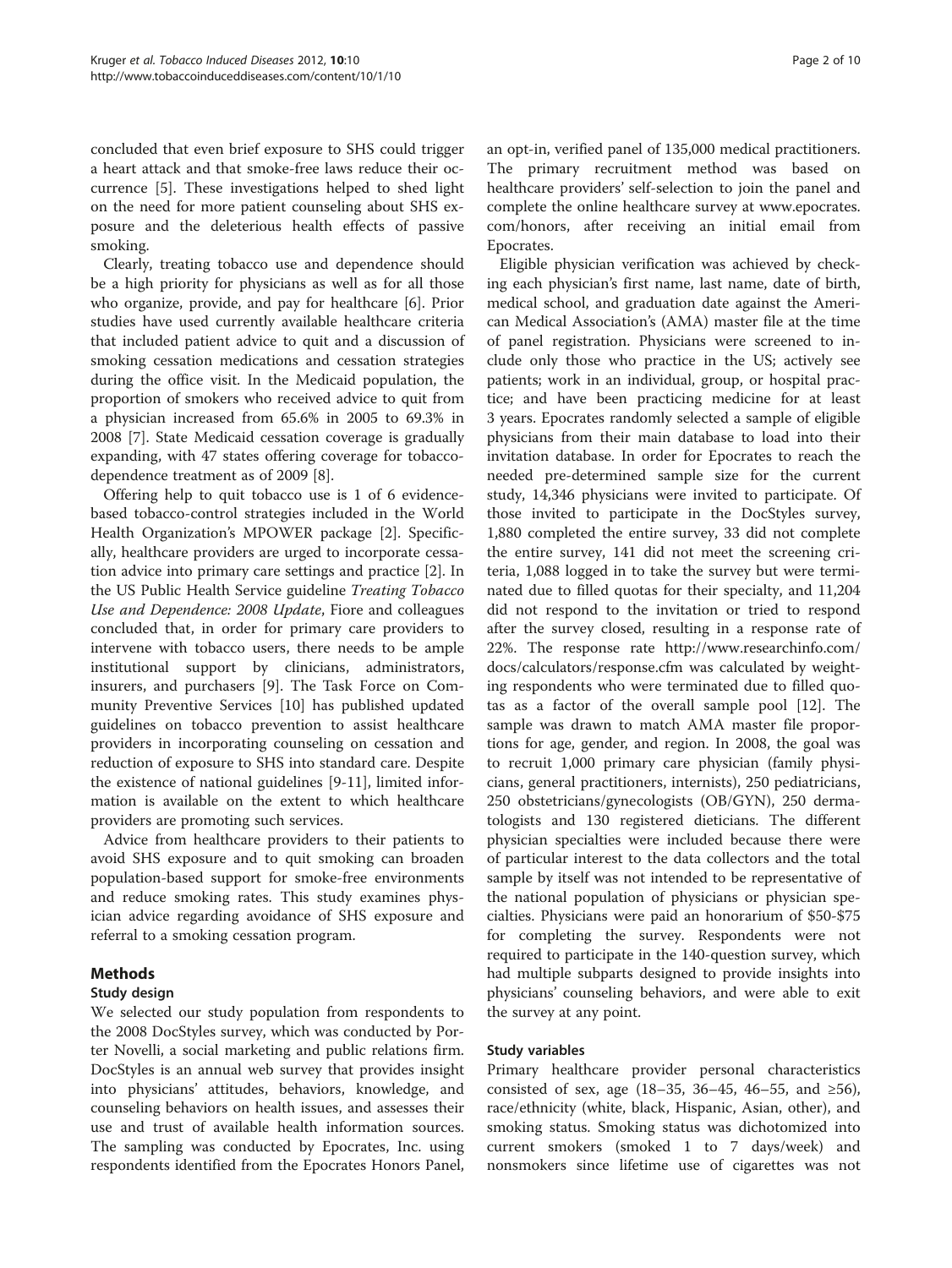obtained. Professional characteristics included years in practice, number of doctors in practice, type of practice (individual practice, group practice, hospital/clinic practice), number of patients seen per week, and whether they maintained teaching privileges.

The 2008 DocStyles survey included a series of questions on provider practices regarding giving healthrelated advice. Respondents were first asked whether they advised parents or guardians to keep their children from being exposed to smoke from cigarettes or other tobacco products. If they answered yes, they were asked (1) whether they advised patients who do not smoke tobacco or use other tobacco products to avoid being exposed to SHS, and (2) whether they advised their patients who smoke tobacco or use other tobacco products to create smoke-free homes and cars (i.e., not to smoke or allow smoking inside their homes or cars at any time). A single question was used to determine whether healthcare providers referred patients who smoked or used tobacco products to cessation programs such as a telephone quitline, a smoking cessation class, or one-on-one counseling. Respondents were asked to select one response from the possible options (always, usually, sometimes, rarely, never). In the logistic regression analyses, these responses were dichotomized into "always/usually" vs. "sometimes/never/rarely."

## Statistical analyses

Advice and referral practices were examined using the entire sample from the 2008 DocStyles survey. The primary outcomes of interest were advice regarding avoidance of SHS exposure, and referral to a smoking cessation program. Because there was no significant difference between the entire sample (consisting of OB/ GYNs, pediatricians, internists, general practitioners, dermatologists, and registered dieticians) and the selected sample of primary care providers (internists, general practitioners, pediatricians and OB/GYNs) on the outcomes of interest, this paper focused on the selected sample. We excluded respondents who were not family practitioners, general practitioners, internists, obstetricians/gynecologists or pediatricians, and those who were missing data on demographic characteristics or did not respond to all of the questions of interest. The final analytic sample consisted of 1,454 primary care providers. Of the 1,454 physicians included in the current analysis, 496 were family/general practitioners, 473 were internists, 244 were pediatricians, and 241 were OB/GYNs.

Descriptive statistics of personal and practice characteristics were used to characterize primary care providers in the selected sample population. The analysis focused on calculating the prevalence and odds of primary care providers' providing advice on avoiding SHS exposure and referring smokers to smoking cessation resources. A 2-sided *t*-test with an alpha level of  $P < 0.05$ was used to determine the statistical significance. Logistic regression was used to adjust for healthcare provider characteristics (sex, age, and race/ethnicity). Separate models were analyzed initially for patient smoking status (smoker vs. nonsmoker) as a confounder or effect modifier on SHS avoidance advice and cessation referral. All analyses were performed using SAS version 9.2 (SAS Institute Inc., Cary, North Carolina).

## Results

Frequencies for primary care provider personal and professional characteristics are provided in Table [1.](#page-3-0) Respondents were more commonly men (75.1%), aged 36– 45 years (40.6%), and nonsmokers (93.3%). One-third of the sample self-identified as family/general practitioners (34.1%). Over half the sample maintained teaching privileges (57.0%). Approximately two-thirds of the sample physicians had been in practice 6–20 years (64.2%), onethird worked in practices with 3–5 physicians (27.2%), and one-third consulted with 76–100 patients per week (34.4%). The final weighted sample was comparable to the AMA master file, in terms of gender (74.0% men), average age (45 years), and years in practice (13.1 years) (data not shown).

Table [2](#page-4-0) describes advice provided by primary care providers on avoiding SHS exposure. Almost ninety-five percent (94.9%) of primary care providers reported encouraging parents to take steps to protect children from SHS exposure, 86.1% reported encouraging smokers to maintain smoke-free homes and cars, and 77.4% reported encouraging nonsmokers to avoid SHS exposure. Advice on SHS was most common among primary care providers who were women, those  $\leq 5$  years in practice, and those who see ≥151 patients per week.

Logistic regression analysis showed that female primary care providers were more likely than their male peers to counsel patients about avoiding SHS exposure (Table [3](#page-5-0)). Primary care providers who were Hispanic (AOR: 2.61; 95% CI: 1.18-5.80), Asian (AOR: 1.47; 95% CI: 1.02-2.13) or from another racial/ethnic group (AOR: 2.87; 95% CI: 1.28-6.41) were more likely to encourage nonsmokers to avoid exposure to SHS than whites. Internists (AOR: 0.31; 95% CI: 0.15-0.62) were less likely than family/general practitioners to encourage parents to take steps to protect children from SHS exposure. Primary care providers who were pediatricians were more likely to encourage smokers to maintain smoke-free homes and cars (AOR: 3.69; 95% CI: 1.72- 7.92) and to encourage nonsmokers to avoid SHS exposure (AOR: 1.82; 95% CI: 1.08-2.79) than family/general practitioners. Obstetricians/gynecologists were less likely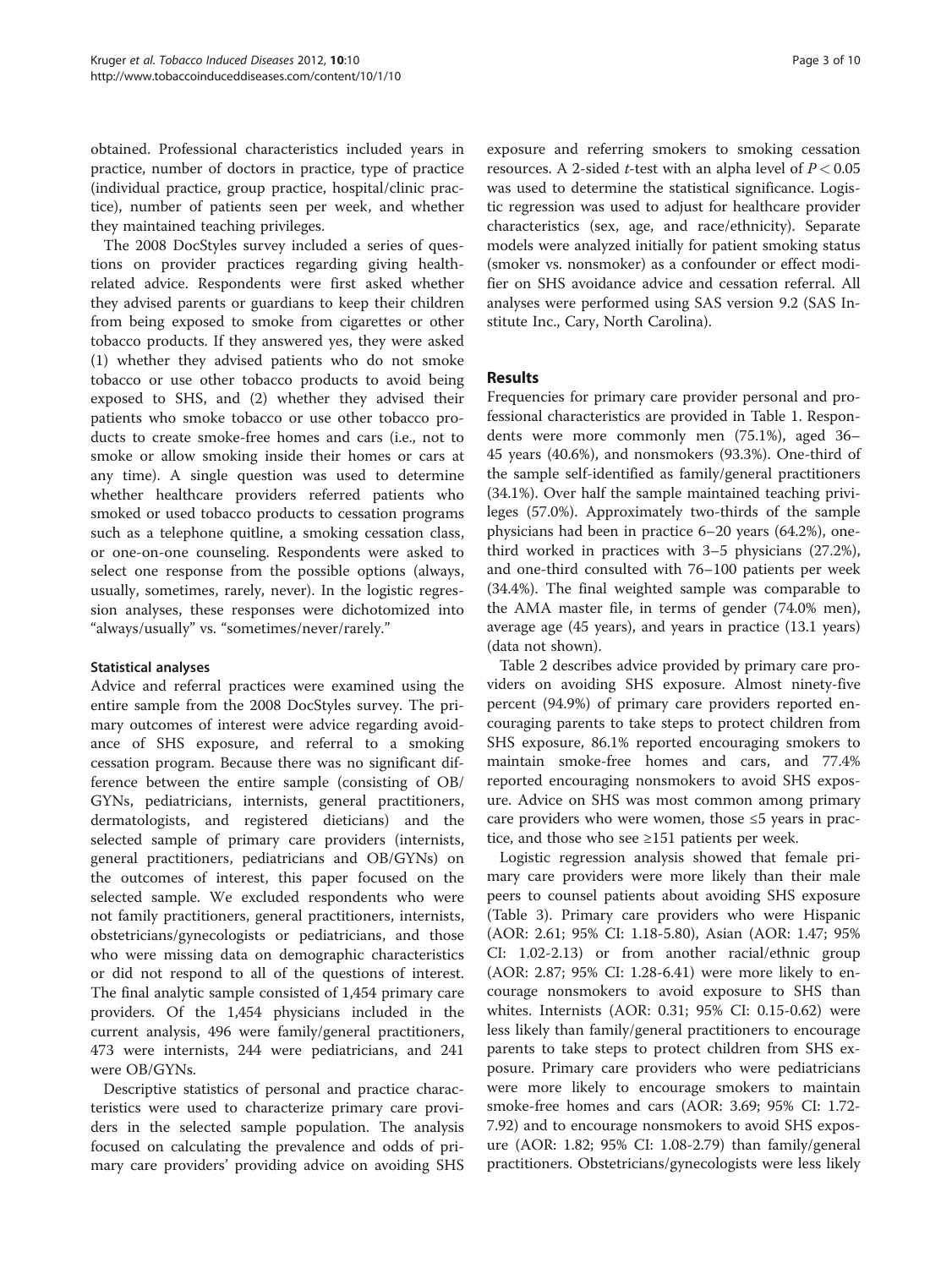<span id="page-3-0"></span>Table 1 Personal and practice characteristics of primary care providers— DocStyles Survey, 2008

| <b>Physician Characteristics</b> | Total          | Men           | Women       |  |
|----------------------------------|----------------|---------------|-------------|--|
|                                  | $(n = 1, 454)$ | $(n = 1,092)$ | $(n = 362)$ |  |
|                                  | (%)            | $(\% )$       | $(\%)$      |  |
| Age                              |                |               |             |  |
| 26-35                            | 17.9           | 15.7          | 24.6        |  |
| 36-45                            | 40.6           | 39.7          | 43.1        |  |
| 46-55                            | 28.3           | 29.4          | 25.1        |  |
| $\geq 56$                        | 13.2           | 15.2          | 7.2         |  |
| Race/ethnicity                   |                |               |             |  |
| White                            | 72.0           | 73.4          | 67.7        |  |
| Black                            | 3.4            | 2.6           | 5.8         |  |
| Hispanic                         | 4.3            | 4.3           | 4.4         |  |
| Asian                            | 15.7           | 15.0          | 18.0        |  |
| Other                            | 4.5            | 4.7           | 4.1         |  |
| <b>Smoking status</b>            |                |               |             |  |
| Smoker                           | 6.7            | 8.3           | 1.7         |  |
| Nonsmoker                        | 93.3           | 91.7          | 98.3        |  |
| Health care provider             |                |               |             |  |
| Family/general practitioners     | 34.1           | 34.3          | 33.7        |  |
| Internists                       | 32.5           | 34.4          | 26.5        |  |
| Pediatricians                    | 16.8           | 14.1          | 24.9        |  |
| Obstetricians/gynecologists      | 16.6           | 17.2          | 14.9        |  |
| <b>Teaching privileges</b>       |                |               |             |  |
| Yes                              | 57.0           | 57.4          | 55.8        |  |
| No                               | 43.0           | 42.6          | 44.2        |  |
| Type of practice                 |                |               |             |  |
| Individual                       | 16.7           | 17.9          | 13.0        |  |
| Group                            | 64.0           | 64.7          | 61.9        |  |
| Hospital/clinic                  | 19.3           | 17.3          | 25.1        |  |
| Years in practice                |                |               |             |  |
| $0 - 5$                          | 13.5           | 11.9          | 18.5        |  |
| $6 - 10$                         | 31.8           | 30.7          | 35.1        |  |
| $11 - 20$                        | 32.4           | 31.6          | 34.8        |  |
| $\geq$ 21                        | 22.3           | 25.8          | 11.6        |  |
| Number of physicians in practice |                |               |             |  |
| $1 - 2$                          | 26.0           | 26.5          | 24.6        |  |
| $3 - 5$                          | 27.2           | 27.2          | 27.1        |  |
| $6 - 10$                         | 22.5           | 21.9          | 24.6        |  |
| $11 - 25$                        | 12.9           | 13.0          | 12.4        |  |
| $\geq$ 26                        | 11.5           | 11.5          | 11.3        |  |
| Number of patients per week      |                |               |             |  |
| $1 - 75$                         | 21.3           | 17.9          | 31.2        |  |
| 76-100                           | 34.4           | 32.5          | 40.1        |  |
| 101-150                          | 32.8           | 36.4          | 22.1        |  |
|                                  |                |               |             |  |

| Table 1 Personal and practice characteristics of primary |
|----------------------------------------------------------|
| care providers- DocStyles Survey, 2008 (Continued)       |

| $\geq$ 151 | 11.6          | 13.2 | 6.6  |
|------------|---------------|------|------|
| Total      | $\frac{1}{2}$ | 75.1 | 24.9 |

than family/general practitioners to counsel patients about avoiding SHS exposure.

Table [4](#page-6-0) shows the prevalence of primary care referral of a smoker or tobacco user to a tobacco cessation program. Referral by primary care providers was most common among providers 36–45 years of age (46.1%), those who were classified as other race/ethnicity (51.5%), those who were family/general practitioners (50.8%), those with teaching privileges (45.5%), those who worked in a hospital or clinic practice (50.4%), and those who were in a practice with ≥11 physicians (49.7%). Primary care providers who were classified as other racial/ethnic groups (AOR: 1.41; 95% CI: 1.85-2.34) were more likely to usually/always refer tobacco users to a cessation program than whites. Internists (AOR: 0.74; 95% CI: 0.57- 0.96) and pediatricians (AOR: 0.39; 95% CI: 0.28-0.54) were less likely to refer patients to cessation programs than were family/general practitioners. Those who worked in group practices (AOR: 0.75; 95% CI: 0.57- 1.00) were less likely to refer patients to cessation programs than primary care providers who work in hospitals or clinics.

## **Discussion**

The current study provides novel findings on advice given by a convenience sample of primary care providers regarding avoidance of SHS exposure and referral to a smoking cessation program. In this sample, a large proportion of primary care providers reported encouraging their patients to protect children from SHS, to make their homes and cars smoke-free, and to avoid SHS exposure. Although there may be differences between this opt-in web-based physician sample and the full universe of primary care providers, these findings suggest that many health care providers provide SHS counseling in clinical practice. Since SHS causes premature death and disease in both children (especially asthmatics) [\[1](#page-9-0)] and adults (especially those with respiratory conditions, those at increased risk for heart disease, or those with a history of heart disease) [[1,5\]](#page-9-0), health care providers are encouraged to counsel smokers and nonsmokers on the risks of SHS exposure. In essence, the US Public Health Service's updated publication [\[9](#page-9-0)] is a clinical practice guide for all clinicians, and it serves as the basis for specific sub-specialty groups that may prepare specific guides for their organizations. Although this guide does not universally address SHS exposure, it emphasizes the importance of the clinician's role in managing tobacco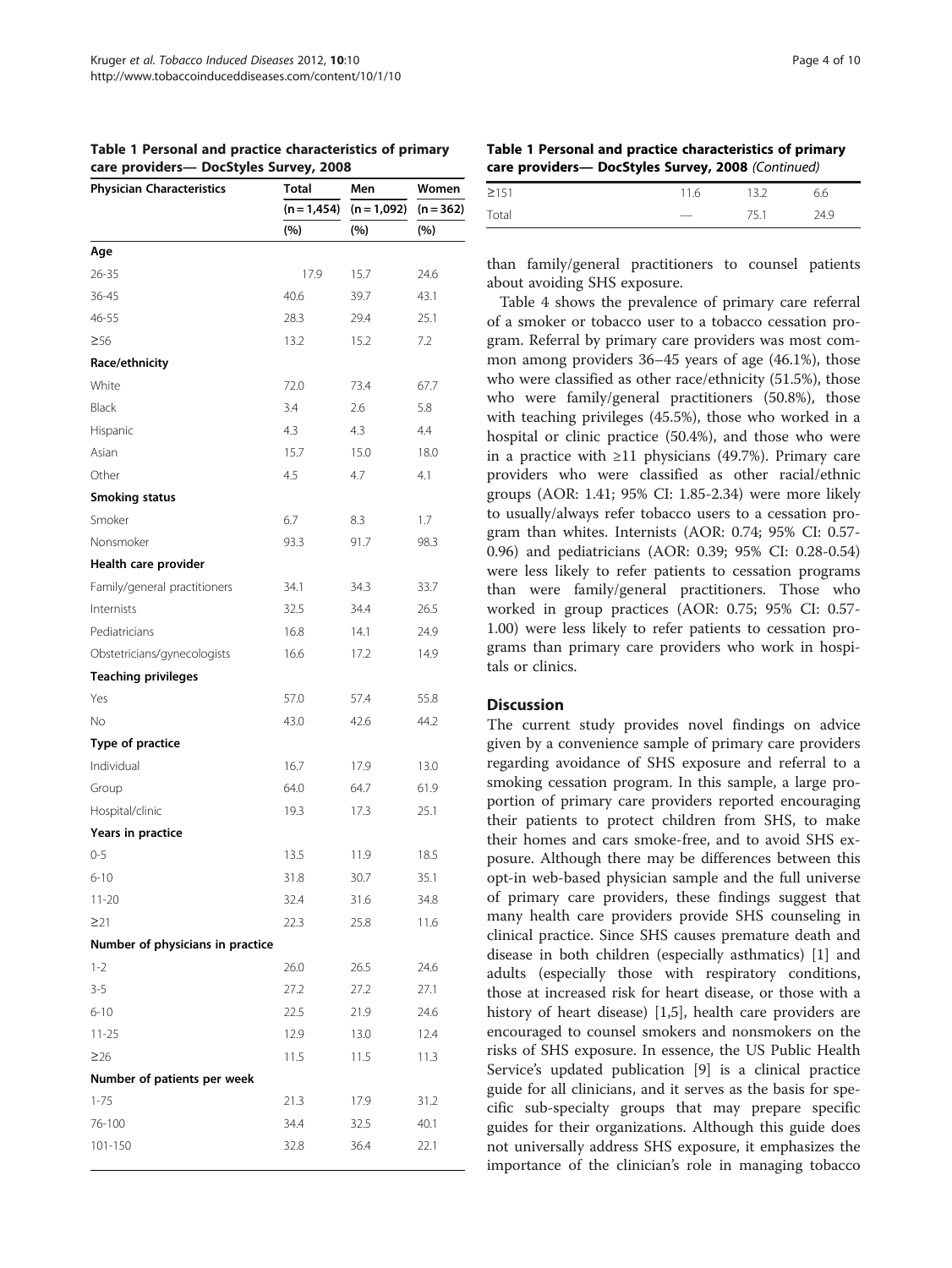| Physician                        | from SHS exposure | Encouraged protecting children |       | Encouraged smokers to maintain<br>smoke-free homes/cars | Encouraged nonsmokers to<br>avoid SHS exposure |                  |  |
|----------------------------------|-------------------|--------------------------------|-------|---------------------------------------------------------|------------------------------------------------|------------------|--|
| <b>Characteristics</b>           | N                 | % (95%C.I.)                    | N     | % (95%C.I.)                                             | N                                              | % (95%C.I.)      |  |
| Sex                              |                   |                                |       |                                                         |                                                |                  |  |
| Men                              | 1,028             | 94.1 (91.8-96.4)               | 925   | 84.7 (82.3-87.1)                                        | 828                                            | 75.8 (73.2-78.4) |  |
| Women                            | 352               | 97.2 (94.9-99.5)               | 327   | 90.3 (87.9-92.8)                                        | 297                                            | 82.0 (79.5-84.6) |  |
| Age                              |                   |                                |       |                                                         |                                                |                  |  |
| $26 - 35$                        | 250               | 96.2 (94.1-98.2)               | 230   | 88.5 (86.3-90.6)                                        | 199                                            | 76.5 (74.3-78.8) |  |
| 36-45                            | 562               | 95.3 (92.7-97.8)               | 513   | 86.9 (84.2-89.7)                                        | 466                                            | 79.0 (76.1-81.9) |  |
| 46-55                            | 385               | 93.4 (91.1-95.8)               | 353   | 85.7 (83.2-88.2)                                        | 311                                            | 75.5 (72.9-78.1) |  |
| $\geq 56$                        | 183               | 95.3 (93.5-97.1)               | 156   | 81.3 (79.4-83.1)                                        | 149                                            | 77.6 (75.6-79.6) |  |
| Race/ethnicity                   |                   |                                |       |                                                         |                                                |                  |  |
| White                            | 987               | 94.3 (91.9-96.7)               | 901   | 86.1 (83.6-88.5)                                        | 787                                            | 75.2 (72.5-77.8) |  |
| Black                            | 47                | 95.9 (95.0-96.9)               | 42    | 85.7 (84.7-86.7)                                        | 36                                             | 73.5 (72.4-74.5) |  |
| Hispanic                         | 61                | 96.8 (95.7-97.9)               | 53    | 84.1 (83.0-85.2)                                        | 56                                             | 88.9 (87.6-90.2) |  |
| Asian                            | 221               | 96.5 (94.6-98.4)               | 198   | 86.5 (84.4-88.5)                                        | 187                                            | 81.7 (79.5-83.8) |  |
| Other                            | 64                | 97.0 (95.9-98.1)               | 58    | 87.9 (86.7-89.0)                                        | 59                                             | 89.4 (88.1-90.7) |  |
| Smoking status                   |                   |                                |       |                                                         |                                                |                  |  |
| Smoker                           | 96                | 99.0 (97.6-100))               | 82    | 84.5 (83.2-85.9)                                        | 74                                             | 76.3 (74.8-77.7) |  |
| Nonsmoker                        | 1,284             | 94.6 (93.3-96.0)               | 1,170 | 86.2 (84.8-87.6)                                        | 1,051                                          | 77.5 (76.0-78.9) |  |
| Health care provider             |                   |                                |       |                                                         |                                                |                  |  |
| Family/general practitioners     | 485               | 97.8 (96.5-99.1)               | 439   | 88.5 (85.7-91.3)                                        | 382                                            | 77.0 (73.3-80.7) |  |
| Internists                       | 442               | 93.6 (91.4-95.8)               | 395   | 83.7 (80.4-87.0)                                        | 379                                            | 80.3 (76.7-83.9) |  |
| Pediatricians                    | 242               | 99.2 (98.0-100)                | 236   | 96.7 (94.5-99.0)                                        | 211                                            | 86.5 (82.2-90.8) |  |
| Obstetricians/gynecologists      | 211               | 87.2 (83.0-91.4)               | 182   | 75.2 (69.8-80.6)                                        | 153                                            | 63.2 (57.1-69.3) |  |
| <b>Teaching privileges</b>       |                   |                                |       |                                                         |                                                |                  |  |
| Yes                              | 783               | 94.5 (91.8-97.1)               | 714   | 86.1(83.4-88.9)                                         | 648                                            | 78.2 (75.3-81.1) |  |
| No                               | 597               | 95.5 (92.9-98.1)               | 538   | 86.1(83.3-88.8)                                         | 477                                            | 76.3 (73.4-79.2) |  |
| Type of practice                 |                   |                                |       |                                                         |                                                |                  |  |
| Individual                       | 233               | 95.9 (93.9-97.9)               | 204   | 84.0 (81.9-86.0)                                        | 196                                            | 80.7 (78.4-82.9) |  |
| Group                            | 880               | 94.5 (92.0-97.1)               | 806   | 86.6 (83.9-89.2)                                        | 705                                            | 75.7 (72.9-78.6) |  |
| Hospital/clinic                  | 267               | 95.4 (93.3-97.4)               | 242   | 86.4 (84.2-88.6)                                        | 224                                            | 80.0 (77.7-82.3) |  |
| Years in practice                |                   |                                |       |                                                         |                                                |                  |  |
| $0 - 5$                          | 192               | 97.5 (95.6-99.3)               | 176   | 89.3 (87.4-91.3)                                        | 156                                            | 79.2 (77.2-81.2) |  |
| $6 - 10$                         | 445               | 96.3 (93.9-98.8)               | 410   | 88.7 (86.1-91.3)                                        | 361                                            | 78.1 (75.4-80.9) |  |
| $11 - 20$                        | 436               | 92.6 (90.1-95.0)               | 397   | 84.3 (81.7-86.9)                                        | 357                                            | 75.8 (73.1-78.5) |  |
| $\geq$ 21                        | 307               | 94.8 (92.6-96.9)               | 269   | 83.0 (80.7-85.3)                                        | 251                                            | 77.5 (75.0-79.9) |  |
| Number of physicians in practice |                   |                                |       |                                                         |                                                |                  |  |
| $1 - 2$                          | 357               | 94.4 (92.1-96.8)               | 315   | 83.3 (80.9-85.7)                                        | 294                                            | 77.8 (75.2-80.3) |  |
| $3 - 5$                          | 373               | 94.4 (92.1-96.8)               | 343   | 86.8 (84.4-89.3)                                        | 306                                            | 77.5 (74.9-80.1) |  |
| $6 - 10$                         | 313               | 95.7 (93.5-97.9)               | 291   | 89.0 (86.7-91.3)                                        | 256                                            | 78.3 (75.8-80.7) |  |
| $11 - 25$                        | 178               | 95.2 (93.4-97.0)               | 160   | 85.6 (83.7-87.4)                                        | 145                                            | 77.5 (75.6-79.5) |  |
| $\geq$ 26                        | 159               | 95.2 (93.5-96.9)               | 143   | 85.6 (83.9-87.4)                                        | 124                                            | 74.3 (72.4-76.1) |  |
| Number of patients per week      |                   |                                |       |                                                         |                                                |                  |  |
| $1 - 75$                         | 296               | 95.8 (93.6-98.0)               | 265   | 85.8 (83.5-88.0)                                        | 238                                            | 77.0 (74.6-79.4) |  |

## <span id="page-4-0"></span>Table 2 Types of primary care providers' advice about exposure to secondhand smoke—DocStyles Survey, 2008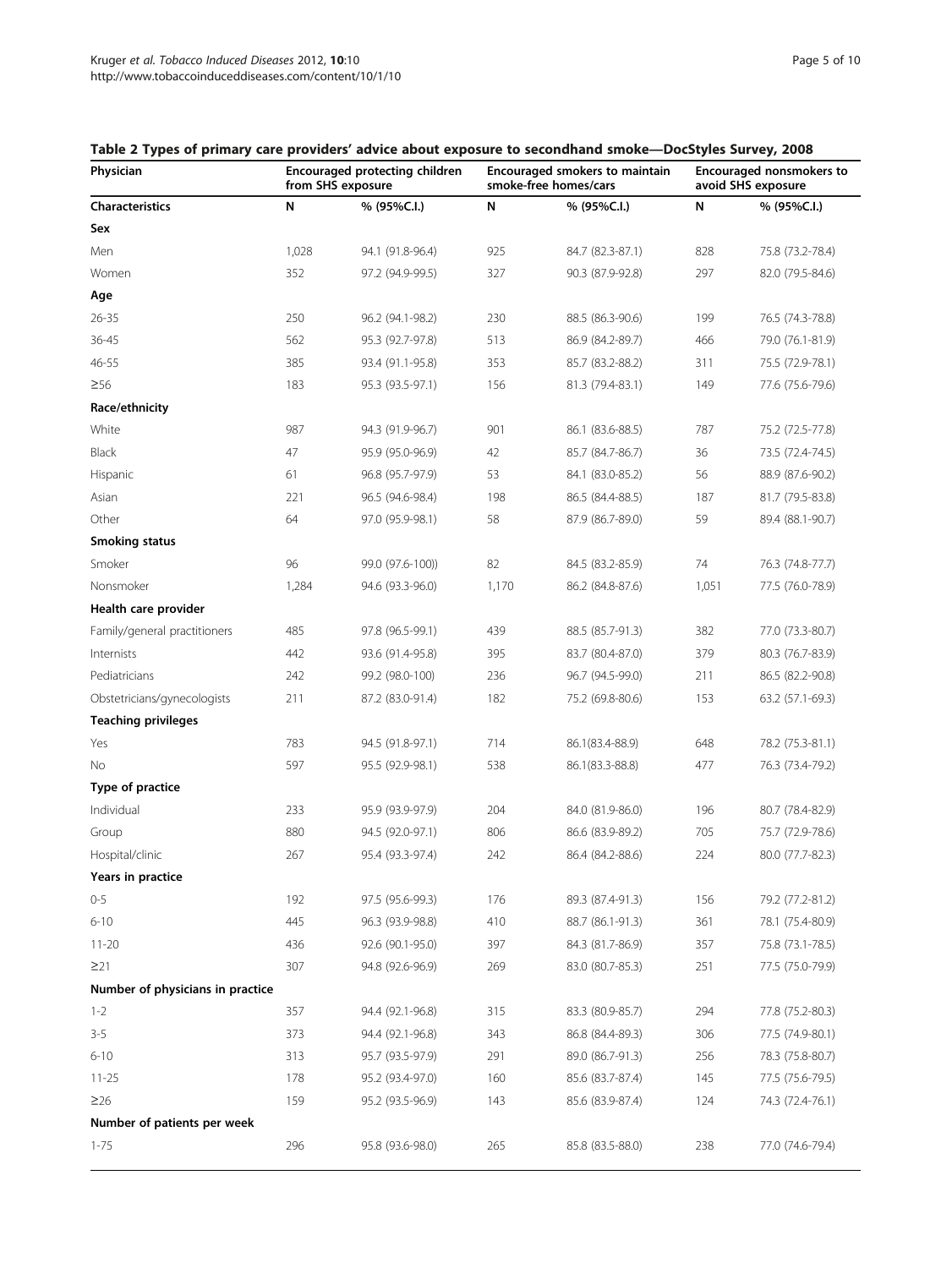| $\mathcal{L}$ |       |                  |       |                  |       |                  |  |
|---------------|-------|------------------|-------|------------------|-------|------------------|--|
| 76-100        | 464   | 92.8 (90.3-95.3) | 424   | 84.8 (82.2-87.4) | 369   | 73.8 (71.1-76.5) |  |
| 101-150       | 457   | 95.8 (93.3-98.3) | 413   | 86.6 (84.0-89.2) | 381   | 79.9 (77.1-82.6) |  |
| ≥151          | 163   | 97.0 (95.3-98.7) | 150   | 89.3 (87.5-91.1) | 137   | 81.5 (79.6-83.5) |  |
| Total         | 1.380 | 94.9             | 1.252 | 86.1             | 1.125 | 77.4             |  |

<span id="page-5-0"></span>Table 2 Types of primary care providers' advice about exposure to secondhand smoke—DocStyles Survey, 2008 (Continued)

SHS = secondhand smoke.

C.I. = confidence interval.

## Table 3 Primary care providers' advice about exposure to secondhand smoke—DocStyles Survey, 2008

| Physician                    | from SHS exposure | Encouraged protecting children |            | Encouraged smokers to maintain<br>smoke-free homes/cars | Encouraged nonsmokers to<br>avoid SHS exposure |               |  |
|------------------------------|-------------------|--------------------------------|------------|---------------------------------------------------------|------------------------------------------------|---------------|--|
| <b>Characteristics</b>       | <b>AOR</b>        | 95%C.I.                        | <b>AOR</b> | 95%C.I.                                                 | <b>AOR</b>                                     | 95%C.I.       |  |
| Sex                          |                   |                                |            |                                                         |                                                |               |  |
| Men                          | 1.0               |                                | 1.0        |                                                         | 1.0                                            |               |  |
| Women                        | 2.14              | 1.10-4.17                      | 1.62       | 1.10-2.39                                               | 1.49                                           | 1.09-2.03     |  |
| Age                          |                   |                                |            |                                                         |                                                |               |  |
| $26 - 35$                    | 1.0               |                                | 1.0        |                                                         | 1.0                                            |               |  |
| 36-45                        | 0.88              | $0.42 - 1.84$                  | 0.90       | $0.58 - 1.42$                                           | 1.24                                           | $0.87 - 1.77$ |  |
| 46-55                        | 0.68              | $0.33 - 1.40$                  | 0.82       | $0.51 - 1.31$                                           | 1.09                                           | $0.75 - 1.57$ |  |
| $\geq 56$                    | 1.03              | $0.42 - 2.54$                  | 0.61       | $0.36 - 1.04$                                           | 1.29                                           | $0.82 - 2.03$ |  |
| Race/ethnicity               |                   |                                |            |                                                         |                                                |               |  |
| White                        | 1.0               |                                | 1.0        |                                                         | 1.0                                            |               |  |
| Black                        | 1.23              | $0.29 - 5.24$                  | 0.86       | $0.38 - 1.95$                                           | 0.85                                           | $0.44 - 1.63$ |  |
| Hispanic                     | 1.81              | $0.43 - 7.56$                  | 0.82       | $0.41 - 1.67$                                           | 2.61                                           | 1.18-5.80     |  |
| Asian                        | 1.56              | $0.74 - 3.26$                  | 0.95       | $0.62 - 1.45$                                           | 1.47                                           | $1.02 - 2.13$ |  |
| Other                        | 1.89              | $0.46 - 7.85$                  | 1.11       | $0.52 - 2.38$                                           | 2.87                                           | 1.28-6.41     |  |
| <b>Smoking status</b>        |                   |                                |            |                                                         |                                                |               |  |
| Smoker                       | 3.98              | $0.81 - 4.18$                  | 0.94       | $0.53 - 1.69$                                           | 0.96                                           | $0.59 - 1.56$ |  |
| Nonsmoker                    | 1.0               |                                | 1.0        |                                                         | 1.0                                            |               |  |
| Health care provider         |                   |                                |            |                                                         |                                                |               |  |
| Family/general practitioners | 1.0               |                                | 1.0        |                                                         | 1.0                                            |               |  |
| Internists                   | 0.31              | $0.15 - 0.62$                  | 0.68       | $0.46 - 1.00$                                           | 1.17                                           | $0.85 - 1.61$ |  |
| Pediatricians                | 2.40              | $0.52 - 11.02$                 | 3.69       | 1.72-7.92                                               | 1.82                                           | 1.18-2.79     |  |
| Obstetricians/gynecologists  | 0.15              | $0.08 - 0.31$                  | 0.40       | $0.27 - 0.60$                                           | 0.52                                           | $0.37 - 0.73$ |  |
| <b>Teaching privileges</b>   |                   |                                |            |                                                         |                                                |               |  |
| Yes                          | 1.0               |                                | 1.0        |                                                         | 1.0                                            |               |  |
| <b>No</b>                    | 1.27              | $0.78 - 2.08$                  | 0.99       | $0.73 - 1.35$                                           | 0.90                                           | $0.70 - 1.16$ |  |
| Type of practice             |                   |                                |            |                                                         |                                                |               |  |
| Individual                   | 1.38              | $0.60 - 3.20$                  | 0.95       | $0.58 - 1.56$                                           | 1.09                                           | $0.70 - 1.71$ |  |
| Group                        | 0.99              | $0.54 - 1.84$                  | 1.09       | $0.73 - 1.63$                                           | 0.84                                           | $0.59 - 1.17$ |  |
| Hospital/clinic              | 1.0               |                                | 1.0        | $\overline{\phantom{0}}$                                | 1.0                                            |               |  |
| Years in practice            |                   |                                |            |                                                         |                                                |               |  |
| $0 - 5$                      | 2.61              | 0.73-9.28                      | 1.68       | $0.75 - 3.78$                                           | 0.97                                           | $0.50 - 1.86$ |  |
| $6 - 10$                     | 1.61              | $0.63 - 4.12$                  | 1.55       | $0.80 - 3.00$                                           | 0.84                                           | $0.50 - 1.42$ |  |
| $11 - 20$                    | 0.70              | $0.34 - 1.42$                  | 0.97       | $0.60 - 1.58$                                           | 0.78                                           | $0.51 - 1.19$ |  |
| $\geq$ 21                    | 1.0               | $\overline{\phantom{0}}$       | 1.0        | $\overline{\phantom{0}}$                                | 1.0                                            | $\equiv$      |  |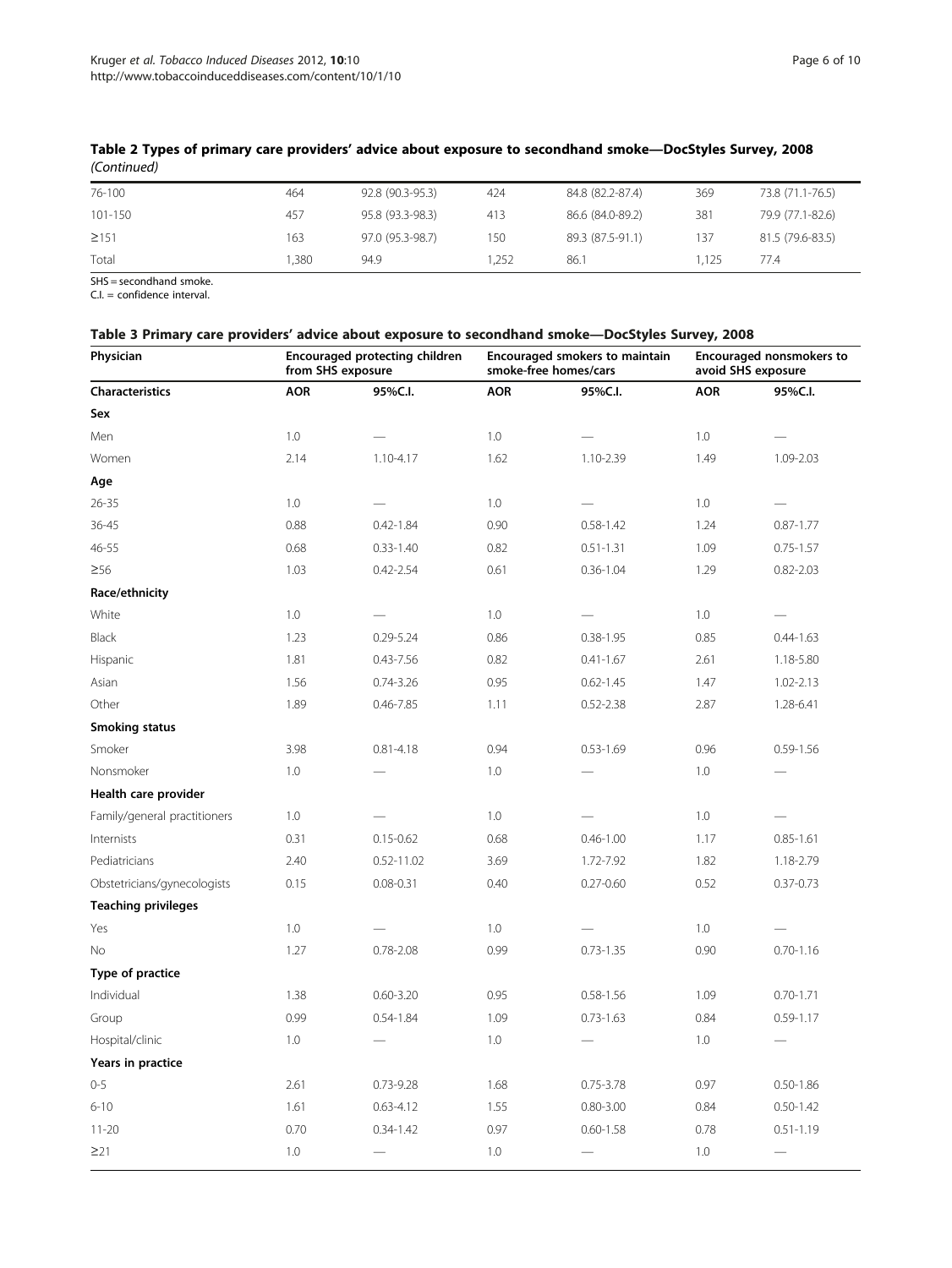| Number of physicians in practice |      |               |      |               |      |               |  |  |  |
|----------------------------------|------|---------------|------|---------------|------|---------------|--|--|--|
| $1 - 2$                          | 1.0  |               | 1.0  |               | 1.0  |               |  |  |  |
| $3 - 5$                          | 0.96 | $0.52 - 1.79$ | 1.29 | $0.86 - 1.93$ | 0.97 | $0.68 - 1.36$ |  |  |  |
| $6 - 10$                         | 1.26 | $0.63 - 2.54$ | 1.54 | $0.99 - 2.40$ | 1.02 | $0.71 - 1.46$ |  |  |  |
| $11 - 25$                        | 1.06 | $0.47 - 2.38$ | 1.13 | $0.69 - 1.86$ | 0.93 | $0.61 - 1.43$ |  |  |  |
| $\geq$ 26                        | 1.13 | $0.49 - 2.63$ | 1.13 | $0.67 - 1.91$ | 0.81 | $0.52 - 1.24$ |  |  |  |
| Number of patients per week      |      |               |      |               |      |               |  |  |  |
| $1 - 75$                         | 0.58 | $0.20 - 1.67$ | 0.63 | $0.35 - 1.14$ | 0.69 | $0.43 - 1.12$ |  |  |  |
| 76-100                           | 0.35 | $0.14 - 0.92$ | 0.61 | $0.35 - 1.06$ | 0.60 | $0.38 - 0.93$ |  |  |  |
| 101-150                          | 0.70 | $0.26 - 1.89$ | 0.77 | $0.44 - 1.34$ | 0.89 | $0.57 - 1.39$ |  |  |  |
| $\geq$ 151                       | 1.0  |               | 1.0  |               | 1.0  |               |  |  |  |

## <span id="page-6-0"></span>Table 3 Primary care providers' advice about exposure to secondhand smoke—DocStyles Survey, 2008 (Continued)

SHS = secondhand smoke.

AOR = odds ratio adjusted for sex, age, and race/ethnicity; odds ratios compare yes to no answer for each item.

C.I. = confidence interval.

| Physician                    | Referral provided: Usually/Always |      |           | Referral provided: Sometimes/Never/Rarely |      |               | Odds of referral |                 |
|------------------------------|-----------------------------------|------|-----------|-------------------------------------------|------|---------------|------------------|-----------------|
| Characteristics              | n                                 | $\%$ | 95%C.I.   | n                                         | $\%$ | 95%C.I.       | AOR              | 95%C.I.         |
| Sex                          |                                   |      |           |                                           |      |               |                  |                 |
| Men                          | 467                               | 42.8 | 39.9-45.7 | 625                                       | 57.2 | 54.3-60.1     | 1.0              |                 |
| Women                        | 172                               | 47.5 | 42.4-52.7 | 190                                       | 52.5 | 47.3-57.6     | 1.19             | $0.93 - 1.52$   |
| Age                          |                                   |      |           |                                           |      |               |                  |                 |
| $26 - 35$                    | 117                               | 43.8 | 37.9-49.9 | 146                                       | 56.2 | $50.1 - 62.1$ | 1.0              | $\equiv$        |
| 36-45                        | 272                               | 46.1 | 42.1-50.1 | 318                                       | 53.9 | 49.9-57.9     | 1.13             | $0.84 - 1.52$   |
| 46-55                        | 185                               | 44.9 | 40.2-49.7 | 227                                       | 55.1 | 50.3-59.8     | 1.10             | $0.80 - 1.52$   |
| $\geq 56$                    | 68                                | 35.4 | 29.0-42.4 | 124                                       | 64.6 | 57.6-71.0     | 0.76             | $0.51 - 1.12$   |
| Race/ethnicity               |                                   |      |           |                                           |      |               |                  |                 |
| White                        | 447                               | 42.7 | 39.7-45.7 | 600                                       | 57.3 | 54.3-60.3     | 1.0              |                 |
| Black                        | 20                                | 40.8 | 28.1-55.0 | 29                                        | 59.2 | 45.0-71.9     | 0.88             | $0.49 - 1.58$   |
| Hispanic                     | 31                                | 49.2 | 37.1-61.4 | 32                                        | 50.8 | 38.6-62.9     | 1.27             | $0.76 - 2.11$   |
| Asian                        | 107                               | 46.7 | 40.3-53.2 | 122                                       | 53.3 | 46.8-59.7     | 1.15             | $0.85 - 1.54$   |
| Other                        | 34                                | 51.5 | 39.6-63.3 | 32                                        | 48.5 | 36.7-60.4     | 1.41             | 1.85-2.34       |
| Smoking status               |                                   |      |           |                                           |      |               |                  |                 |
| Smoker                       | 46                                | 47.7 | 37.7-57.3 | 51                                        | 52.6 | 42.7-62.3     | 1.18             | $0.78 - 1.79$   |
| Nonsmoker                    | 593                               | 43.7 | 41.1-46.4 | 764                                       | 56.3 | 53.6-58.9     | 1.0              |                 |
| Health care provider         |                                   |      |           |                                           |      |               |                  |                 |
| Family/general practitioners | 252                               | 50.8 | 46.4-55.2 | 244                                       | 49.2 | 44.8-53.6     | 1.0              |                 |
| Internists                   | 207                               | 43.9 | 39.4-48.4 | 265                                       | 56.1 | 51.6-60.6     | 0.74             | $0.57 - 0.96*$  |
| Pediatricians                | 73                                | 29.9 | 24.5-36.0 | 171                                       | 70.1 | 64.0-75.5     | 0.39             | $0.28 - 0.54**$ |
| Obstetricians/gynecologists  | 107                               | 44.2 | 38.1-50.5 | 135                                       | 55.8 | 49.5-61.9     | 0.79             | $0.58 - 1.08$   |
| <b>Teaching privileges</b>   |                                   |      |           |                                           |      |               |                  |                 |
| Yes                          | 377                               | 45.5 | 42.1-48.9 | 452                                       | 54.5 | 51.1-57.9     | 1.0              |                 |
| No                           | 262                               | 41.9 | 38.1-45.8 | 363                                       | 58.1 | 54.2-61.9     | 0.86             | $0.70 - 1.06$   |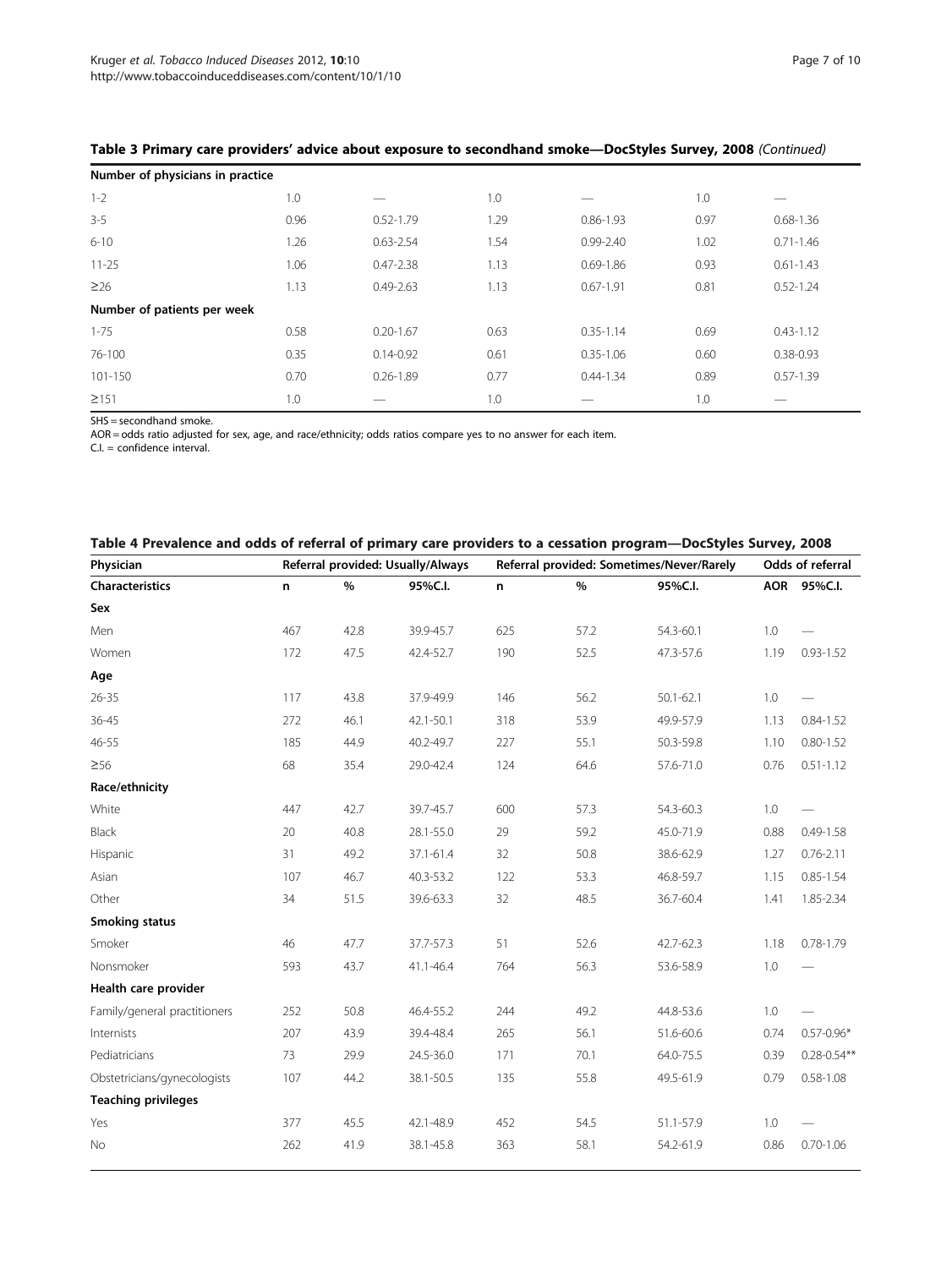| Type of practice                 |     |       |           |     |      |           |      |                 |
|----------------------------------|-----|-------|-----------|-----|------|-----------|------|-----------------|
| Individual                       | 99  | 40.7  | 34.7-47.0 | 144 | 59.3 | 53.0-65.3 | 0.70 | $0.49 - 0.1.01$ |
| Group                            | 399 | 42.9  | 39.7-46.1 | 532 | 57.1 | 53.9-60.3 | 0.75 | $0.57 - 1.00*$  |
| Hospital/clinic                  | 141 | 50.4  | 44.5-56.2 | 139 | 49.6 | 43.8-55.5 | 1.0  |                 |
| Years in practice                |     |       |           |     |      |           |      |                 |
| $0 - 5$                          | 92  | 46.7  | 39.8-53.7 | 105 | 53.3 | 46.3-60.2 | 1.45 | $0.84 - 2.50$   |
| $6 - 10$                         | 214 | 46.3  | 41.8-50.9 | 248 | 53.7 | 49.1-58.2 | 1.33 | $0.84 - 2.10$   |
| $11 - 20$                        | 209 | 44.4  | 39.9-48.9 | 262 | 55.6 | 51.1-60.1 | 1.14 | $0.78 - 1.66$   |
| $\geq$ 21                        | 124 | 38.3  | 33.1-43.7 | 200 | 61.7 | 56.3-60.1 | 1.0  |                 |
| Number of physicians in practice |     |       |           |     |      |           |      |                 |
| $1 - 2$                          | 152 | 40.2  | 35.4-45.2 | 226 | 59.8 | 54.8-64.6 | 1.0  |                 |
| $3 - 5$                          | 165 | 41.8. | 37.0-46.7 | 230 | 58.2 | 53.3-63.0 | 1.06 | $0.79 - 1.41$   |
| $6 - 10$                         | 146 | 44.6  | 39.3-50.1 | 181 | 55.4 | 49.9-60.7 | 1.18 | $0.87 - 1.60$   |
| $11 - 25$                        | 93  | 49.7  | 42.6-56.9 | 94  | 50.3 | 43.1-57.4 | 1.43 | $1.00 - 2.05*$  |
| $\geq$ 26                        | 83  | 49.7  | 42.2-57.2 | 84  | 50.3 | 42.8-57.8 | 1.43 | $0.99 - 2.08$   |
| Number of patients per week      |     |       |           |     |      |           |      |                 |
| $1 - 75$                         | 138 | 44.7  | 39.2-50.3 | 171 | 55.3 | 49.7-60.8 | 0.97 | $0.66 - 1.43$   |
| 76-100                           | 215 | 43.0  | 38.7-47.4 | 285 | 57.0 | 52.6-61.3 | 0.90 | $0.63 - 1.29$   |
| 101-150                          | 211 | 44.2  | 39.8-48.7 | 266 | 55.8 | 51.3-60.2 | 0.97 | $0.68 - 1.39$   |
| $\geq$ 151                       | 75  | 44.6  | 37.3-52.2 | 93  | 55.4 | 47.8-62.7 | 1.0  |                 |
| Total                            | 639 | 43.9  | 41.4-46.5 | 815 | 56.1 | 53.5-58.6 |      |                 |

Table 4 Prevalence and odds of referral of primary care providers to a cessation program—DocStyles Survey, 2008 (Continued)

AOR = odds ratio adjusted for sex, age, and race/ethnicity; odds ratios compare yes to no answer for each item.

C.I. = confidence interval.

 $*P < 0.05$ .

 $*$  $P$  < 0.001.

use by encouraging patients to avoid SHS as part of the medical visit. The American Academy of Pediatrics encourages clinicians to be active in eliminating tobacco use and SHS exposure of children [\[13](#page-9-0)], and although the US Preventive Services Task Force does not have a specific recommendation to prevent SHS exposure, they do have recommendations for smoking cessation among adults and young people [\[14\]](#page-9-0).

Exposure to SHS has been found to be harmful to adults and children alike, and nonsmokers are frequently exposed to SHS in homes, workplaces, vehicles, and public places [\[15,16\]](#page-9-0). Healthcare providers are in a unique role to raise awareness of the negative health effects of SHS, and may consider incorporating elements from the framework and intervention known as CEASE, the Clinical Effort Against Secondhand Smoke Exposure [[17\]](#page-9-0). Williams and colleagues (2005) suggest that clinicians should actively engage in screening and SHS counseling with all of their patients who use tobacco and that intervening with nonsmokers to create smoke-free homes may help increase cessation among smokers [\[18](#page-9-0)]. In our study, 80.0% of primary care providers in hospitals and clinics encouraged nonsmokers to avoid SHS

exposure, and 86.4% encouraged smokers to maintain smoke-free homes and cars. However, in communities and states that have yet to enact comprehensive smokefree laws [[19\]](#page-9-0), patient education by healthcare providers on the dangers posed by SHS and on the importance of avoiding locations where smoking is allowed could contribute to the expansion of smoke-free environments by changing people's expectations and behavior regarding smoking in public places, and motivating parents to protect their children [[20](#page-9-0)].

This analysis found that, among this convenience sample, only 43.9% of primary care providers referred patients who smoked or used tobacco products to a cessation program, a figure somewhat higher than the 25.9% reported in a 2006 US study [\[21](#page-9-0)]. It is likely that our findings may be attributable in part to a 'healthy respondent' effect, since 93.3% of physicians who responded to the survey were nonsmokers, and might therefore be more likely to advise patients to avoid SHS exposure and to quit smoking. However, research shows that the proportion of health professionals who smoke has decreased over time [\[22](#page-9-0)]. Referral to cessation services is only one part of the clinical practice guidelines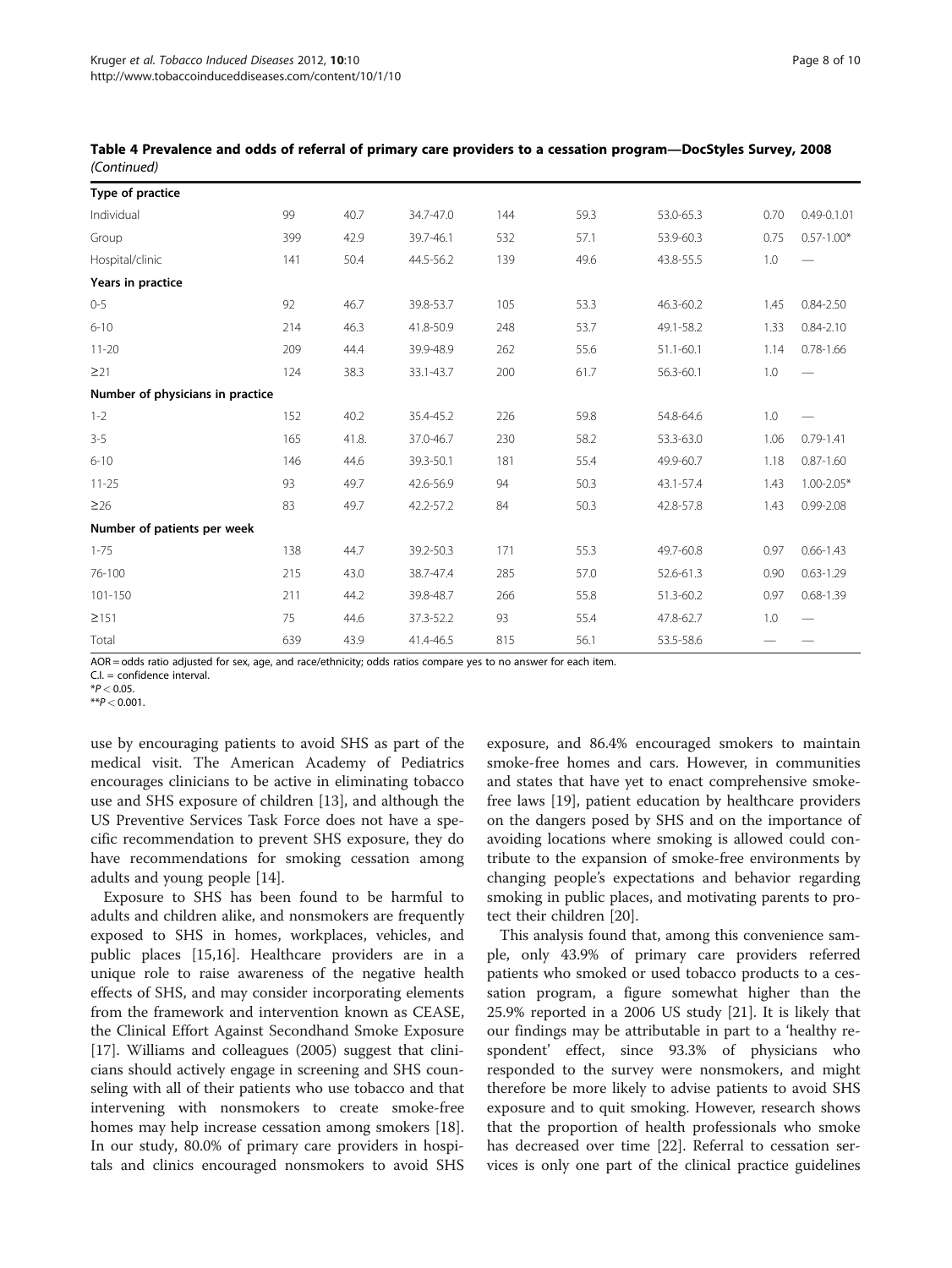for smoking cessation [[9\]](#page-9-0), and providing tobacco cessation advice for those who use tobacco products may not be appropriate for all patients. In addition, there is some uncertainty as to the validity of this measure as an isolated indicator for quality of service for patients who smoke. Some physicians may elect to provide cessation treatment themselves rather than refer patients for counseling, and some smokers not interested in quitting may not be appropriate for referral to resources that focus on supporting cessation attempts.

Practice size is likely to influence referral patterns as well. In our study, smaller practices (individual or group) were less likely to refer patients to cessation services than larger practices (hospital or clinic); in larger clinical settings, there are perhaps more resources available to facilitate adherence to smoking cessation guidelines, and there may be greater potential for coordination of services. Regardless of practice size, referral to smoking cessation services may require addressing the obstacles identified by healthcare providers, including lack of time (especially for counseling), lack of availability or awareness of resources, lack of adequate reimbursement, and competing demands for other services.

There are several limitations to this study. First, the sampling methodology that was used for the survey drew from a self-selected group (Epocrates Honor Panel) and, thus, resulted in a convenience sample. Although the method used quotas and weighting to produce a dataset that matched the specialty breakdown of the AMA membership, the findings may not be representative of all primary care providers in the US, especially those who were not members of the AMA. Thus, findings may not reflect the primary health care reality in terms of being nationally representative. Second, response rates for 2008 were lower than for previous years, which may also affect the representativeness of participants. This may be because the survey was almost twice as long as in previous years and potential participants were informed of the survey length in the invitational email, which may have dissuaded participation. Third, the questions did not address the type or amount of tobacco products patients were using, and the questions used to ascertain provider advice on avoiding SHS exposure and referral to cessation services had not been formally validated. The questions relied on recall over the previous 12 months and it is possible that providers failed to remember providing advice or referral. Thus, questions may not accurately capture providers' actual behavior. Fourth, brief counseling is multifaceted, and there are distinctions between asking, advising, providing assistance, and referring in clinical practice. Referral may not be appropriate for all patients, since this is only one way to fulfill components of the "5 As" (ask, advise, assess, assist, arrange follow-up) of the clinical practice

guidelines for smoking cessation [[9\]](#page-9-0). In addition, providers using self-reporting tend to over-report behaviors that they assume they should be doing [[18\]](#page-9-0). However, this tendency toward high self-reported response rates has been found in other studies such as those examining counseling and referral to outpatient psychiatry and clinical psychology [[23](#page-9-0)]. Fifth, in this survey, respondents were asked only about advising patients to avoid SHS exposure and referring them to cessation services. An expanded list of survey responses for specific evidencebased cessation services may have identified specific service preferences (e.g., quitline, group cessation class, one-on-one counseling, clinic check-backs). Future research should utilize other measures of physician behavior such as post-visit patient surveys, chart audits, and direct observation.

## Conclusions

The findings of this web-based survey provide a glimpse into primary care providers' practices regarding advising nonsmokers to avoid SHS exposure and referring smokers to a smoking cessation program. We observed that many providers in this sample are advising their patients to take steps to protect themselves and their children from SHS exposure. They also appear to be identifying patients who use tobacco products and who want to quit and referring them to cessation resources. These resources could potentially include in-clinic follow-up, the toll-free phone number 1-800-QUIT-NOW, which transfers callers to their state quitlines, or the National Cancer Institute cessation website [www.smokefree.gov.](http://www.smokefree.gov)

Consistent education and advice on SHS from providers would increase patients' awareness of the serious health effects of SHS and motivate them to avoid SHS exposure. In addition to prompting individual behavior change, SHS counseling could play an important role in spurring broader population-level efforts to expand smoke-free environments and in changing public attitudes regarding the social acceptability of smoking. These combined individual-level and population-level effects could yield significant reductions in child and adult morbidity and mortality, especially among highrisk groups such as children with asthma and adults with heart disease or respiratory conditions.

#### Abbreviations

SHS: Refers to secondhand smoke; IOM: Refers to Institute of Medicine; AMA: Refers to the American Medical Association; OB/GYN: Refers to obstetricians/gynecologists; CI: Refers to confidence interval; AOR: Refers to adjusted odds ratio..

#### Competing interests

None of the authors have competing interests. The findings and conclusions in this report are those of the authors and do not necessarily represent the official position of the Centers for Disease Control and Prevention.